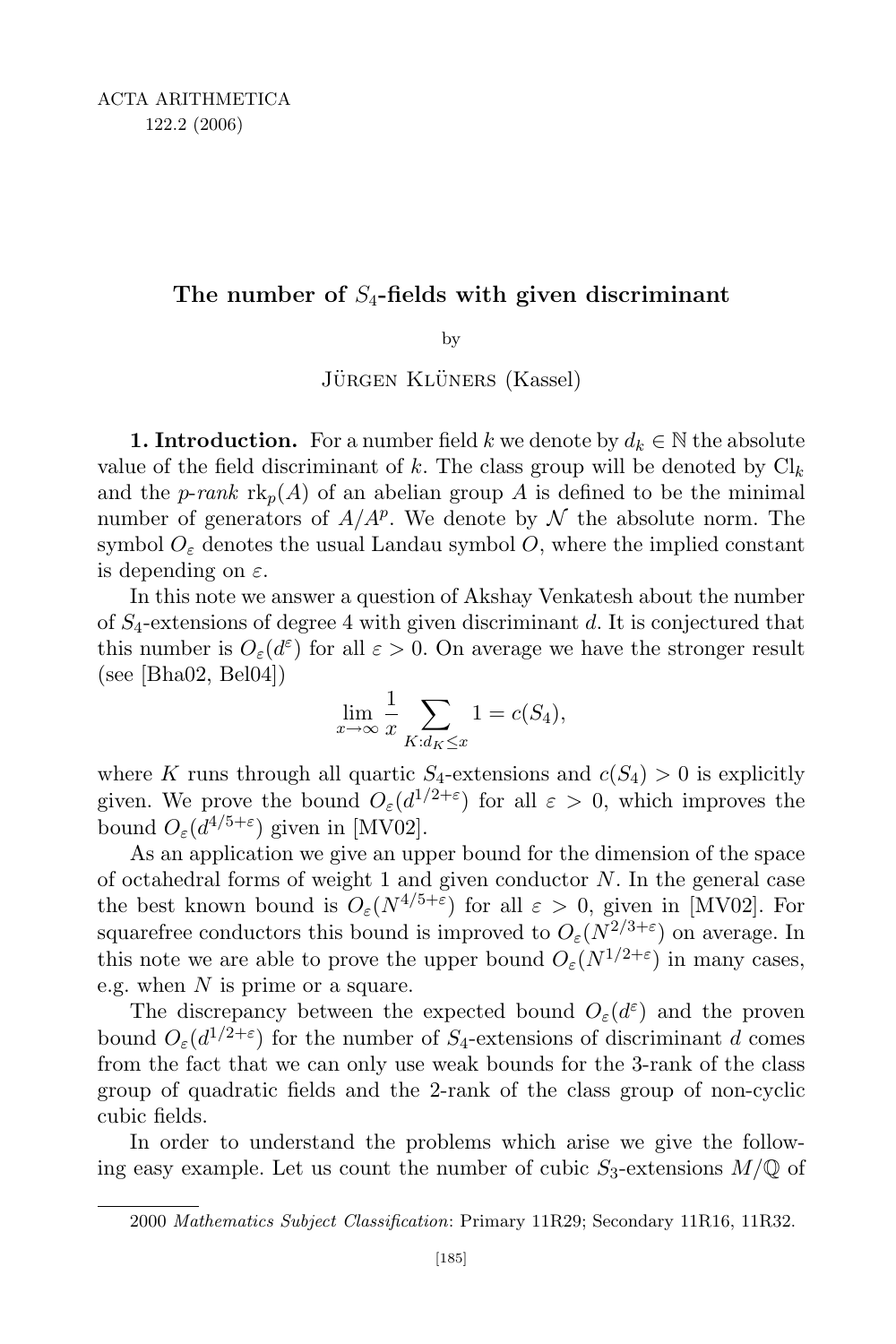discriminant d such that the normal closure contains a given quadratic extension k. Since every unramified cyclic cubic extension  $N/k$  corresponds to a cubic extension M we see that the number of elements  $h_3$  of order 3 in the class group  $\text{Cl}_k$  plays an important role. In the general case we can only use the estimate  $h_3 \n\t\leq \# \mathcal{C} \downarrow_k$  and the latter can be bounded by  $O(d^{1/2} \log(d))$ using Lemma 2 below. It is very difficult to improve this trivial bound for elements of order p in the class group when  $p > 3$ . Just recently for  $p = 3$ Helfgott and Venkatesh [HV04] ( $\lambda = 0.44179$ ) and independently Pierce [Pie05] ( $\lambda = 0.49108$  or  $\lambda = 0.41667$  in special cases) proved that for all  $\varepsilon > 0$  we get

$$
3^{\mathrm{rk}_3(\mathrm{Cl}_k)} = O_{\varepsilon}(d_k^{\lambda + \varepsilon}).
$$

Using this improved bound it is straightforward to get the upper bound  $O_{\varepsilon}(d^{\lambda+\varepsilon})$  for the number of cubic  $S_3$ -extensions.

In the following we would like to explain the idea of the proof of our main result. We will improve the following elementary approach given in [Duk95, p. 101]. In the worst case we cannot exclude the possibility that there exists a quadratic field  $k/\mathbb{Q}$  such that  $3^{\text{rk}_3(\text{Cl}_k)} = O(d_k^{1/2} \log(d_k))$ . Using these k unramified C<sub>3</sub>-extensions of k there are  $\frac{3^{\text{rk}_3(\text{Cl}_k)}-1}{3-1}$  $\frac{\sqrt{3k^2-1}}{3-1}$  non-cyclic cubic fields M of the same discriminant. In the worst case all these extensions have a large 2-rank, i.e.

$$
2^{\mathrm{rk}_2(\mathrm{Cl}_M)} = O(d_M^{1/2} \log(d_M)^2).
$$

Every unramified  $C_2$ -extension leads to an  $S_4$ -extension K of degree 4 of the same discriminant  $d_K = d_k = d_M$ . Using this idea we get the upper bound  $O(d_K \log(d_K)^3)$  for the number of  $S_4$ -extensions of discriminant  $d_K$ .

As we see from the above example, there is a problem for our upper estimates when  $\text{rk}_2(\text{Cl}_M)$  and  $\text{rk}_3(\text{Cl}_k)$  are large. We will use Theorem 1 below, proved by Frank Gerth III, which says that  $\text{rk}_3(\text{Cl}_M)$  has about the same size as  $rk_3(Cl_k)$ . This means that  $rk_3(Cl_M)$  is large when  $rk_3(Cl_k)$  is large. This in turn implies that  $\text{rk}_2(\text{Cl}_M)$  must be small.

For instance, consider the special case that  $d$  is squarefree, i.e. the corresponding  $S_3$ -extension L is unramified over k. Then the first part of Theorem 1 and the above-explained elementary approach already proves our desired result, i.e. the number of  $S_4$ -extensions of discriminant d is bounded by  $O(d^{1/2+\varepsilon}).$ 

**2. Parameterizing** S<sub>4</sub>-extensions. Let  $K/\mathbb{Q}$  be a quartic field such that the normal closure N has Galois group  $S_4$ . Then there is a unique normal subfield  $L$  of degree 6 with Galois group  $S_3$ . We denote by  $M$  a subfield of  $L$  of degree 3 and by  $k$  the unique subfield of degree 2 of  $L$  $(or N):$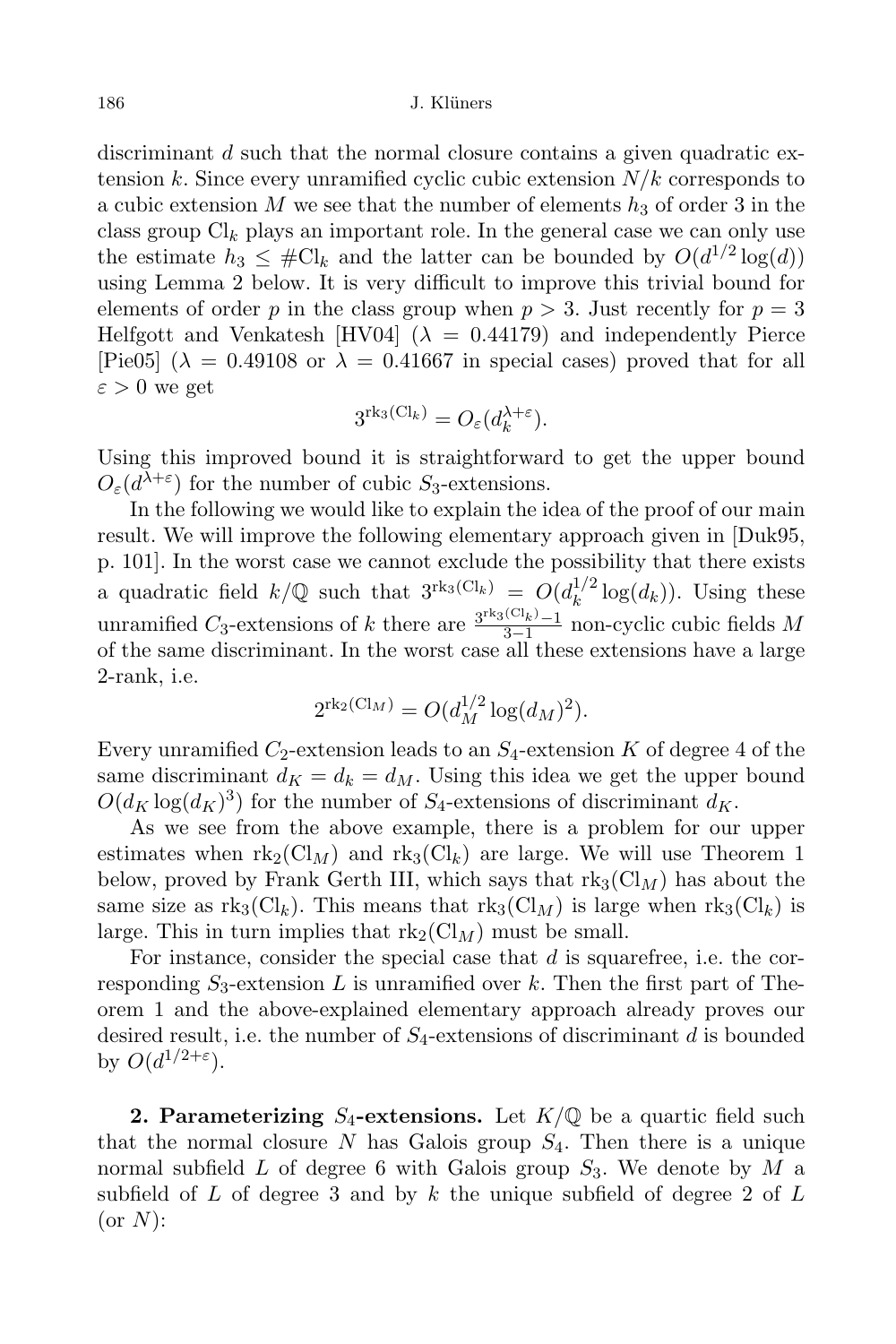

For  $n \in \mathbb{N}$  we define

 $\mathrm{Rad}(n) := \prod$  $p|n$  $\overline{p},$ 

where the product is only taken over primes. To each  $K/\mathbb{Q}$  as above we associate a triple

$$
(a, b, c) = (Rad(d_k), Rad(\mathcal{N}(d_{L/k})), Rad(\mathcal{N}(d_{N/L}))) \in \mathbb{N}^3
$$

of squarefree numbers. We define

(1) 
$$
\Psi: \mathcal{K} \to \mathbb{N}^3, \quad K \mapsto (a, b, c),
$$

where K is the set of quartic  $S_4$ -extensions of  $\mathbb Q$  up to isomorphism.  $\Psi$  is a well defined mapping with bounded fibres. In the rest of this section we want to give upper bounds for the size of the fibres, i.e. to give an upper bound for the number of fields K which are associated to a given triple  $(a, b, c)$ .

Assuming this situation k is one of the following quadratic fields. If  $2/a$ we get  $k = \mathbb{Q}(\sqrt{\pm a})$  where the sign is positive if  $a \equiv 1 \mod 4$ . If  $2 | a \text{ then } k$ is one of the following three fields:  $\mathbb{Q}(\sqrt{a}), \mathbb{Q}(\sqrt{-a}),$  and  $\mathbb{Q}(\sqrt{\pm a/2}),$  where the sign is positive when  $a/2 \equiv 3 \mod 4$ . Therefore at most 3 quadratic fields are associated to a given  $a$ . The number of  $b$ 's for a given field  $k$  can be easily bounded by the following lemma; we denote by  $\omega(b)$  the number of prime factors of b.

LEMMA 1. Let  $b \in \mathbb{N}$  as above. Then all fields M (up to isomorphism) such that  $L/K$  is only ramified at primes dividing b are contained in the ray class field of  $a := 3b\mathcal{O}_k$ . The number of those extensions can be bounded by

$$
\frac{3^{r} - 1}{3 - 1}, \quad \text{where } r = \text{rk}_3(\text{Cl}_k) + \omega(b) + 2.
$$

Proof. We are looking for all fields which are at most ramified at primes dividing b. We need to choose  $\alpha$  in such a way that all these fields are subfields of the ray class field of  $\alpha$ . For primes  $\beta$  not dividing 3 it is sufficient that  $\mathfrak{p} \mid \mathfrak{a}$ . For the wildly ramified primes there exists a maximal exponent such that all these fields occur as subfields [Ser95, p. 58] of the ray class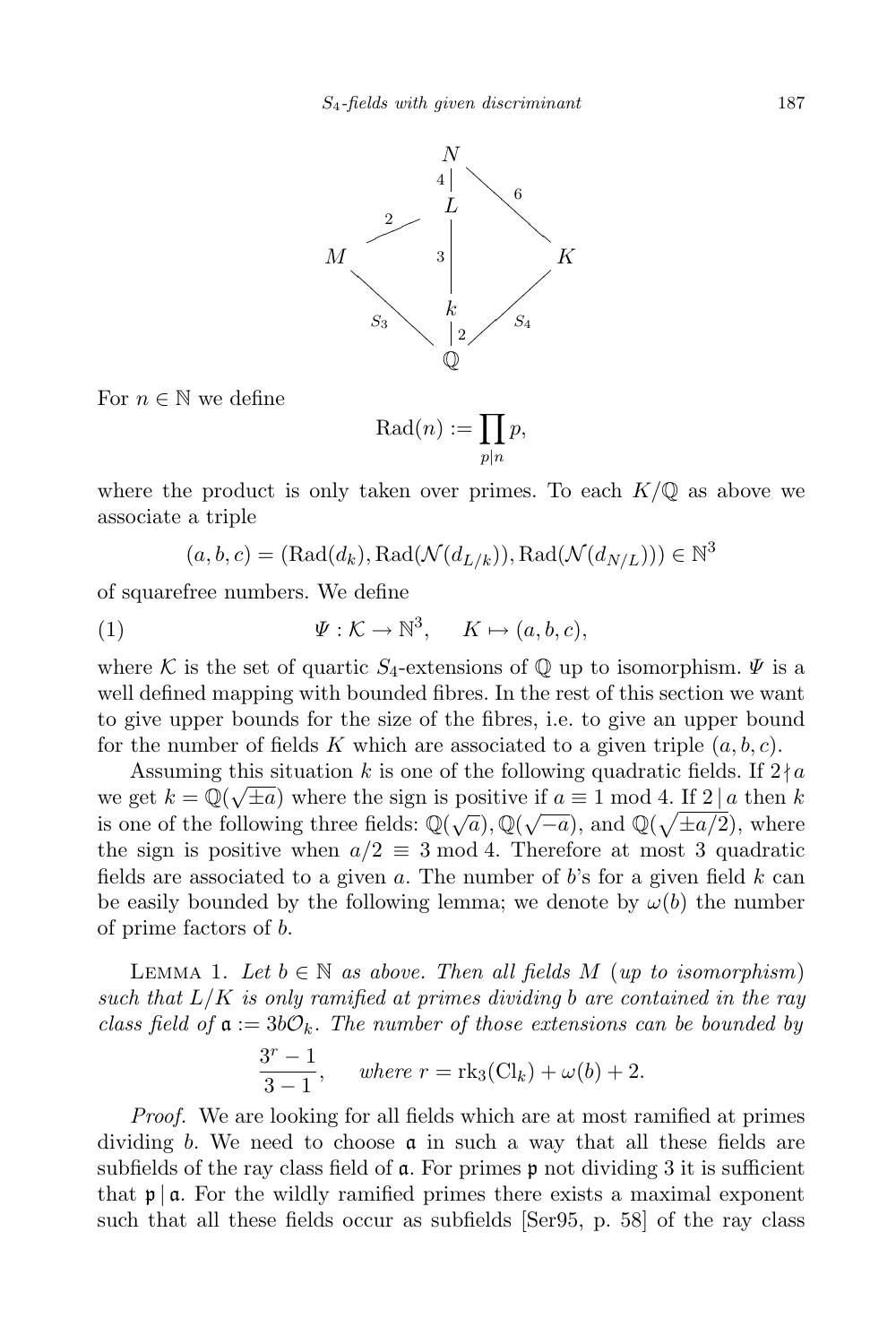field of **a**. Using elementary properties of the ray class group  $Cl_a$  we get

$$
rk_3(Cl_{\mathfrak{a}}) \leq rk_3(Cl_k) + rk_3((\mathcal{O}_k/\mathfrak{a})^*).
$$

For all prime ideals **p** not dividing 3 we find that the 3-rank of  $(\mathcal{O}_k/\mathfrak{p})^*$  is at most 1, which shows that  $\text{rk}_3(\mathcal{O}_k/p\mathcal{O}_k) \leq 2$ . Equality can only occur in the case  $p \equiv 1 \mod 3$ , where  $p \in \mathbb{P} \cap \mathfrak{p}$ . In this case there exists a  $C_3$ -extension of  $\mathbb Q$  only ramified at p. Denote by A the 3-part of the ray class group  $\text{Cl}_{\mathfrak{a}}$ . We can write  $A := A^+ \oplus A^-$ , where the classes in  $A^+$  are invariant under Gal(k/ $\mathbb{Q}$ ). Because a prime  $p \equiv 1 \mod 3$  increases the 3-rank of  $A^+$  by one, we see that all odd primes increase the 3-rank of  $A^-$  by at most one. The theory used in [FK03, Section 6] shows that  $S_3$ -extensions correspond to quotients of index 3 of  $A^-$ . Finally, we need to estimate the 3-rank for  $(\mathcal{O}_k/\mathfrak{p}^w)^*$  for primes dividing 3. In [HPP03] it is proved that the p-rank of  $(\mathcal{O}_k/\mathfrak{p}^w)^*$  is at most  $[k_{\mathfrak{p}}:\mathbb{Q}_p]+1$ . In all cases it is sufficient to add 2 since there is one  $C_3$ -extension of  $\mathbb Q$  only ramified at 3.

We use the trivial class group bound which can be found in [Nar90, Theorem 4.4].

LEMMA 2. For all  $n \in \mathbb{N}$  there exists a constant  $c(n)$  such that for all number fields F of degree n we have

$$
|Cl_F| \le c(n)d_F^{1/2}\log(d_F)^{n-1}.
$$

Trivially, we have  $3^{\text{rk}_3(\text{Cl}_k)} \leq |\text{Cl}_k|$ . For a given cubic  $S_3$ -field M we prove a lemma similar to Lemma 1.

LEMMA 3. Let  $c \in \mathbb{N}$  be as above. Then the number of  $S_4$ -extensions N which contain a given S<sub>3</sub>-field M such that  $\mathcal{N}(d_{N/L})$  is only divisible by primes dividing c is bounded by

$$
2r - 1, \quad where \ r = \text{rk}_2(\text{Cl}_M) + 3\omega(c) + 6.
$$

Proof. In [Bai80, Lemmata 4, 5] it is proven that the Galois closure of  $M(\sqrt{\alpha})$  for  $\alpha \in M$  has Galois group  $S_4$  if and only if  $\mathcal{N}(\alpha)$  is a square. If  $\mathcal{N}(\alpha)$  is a square this certainly implies that the norm of the principal ideal  $(\alpha)$  is a square. Therefore we get an upper bound if we count all extensions such that the conductor is a square. For a prime  $p \neq 3$  we have at most three possibilities to produce squarefree ideals of norm  $p^2$ . The 6 is computed in a similar way to Lemma 1 and gives an upper bound for the contribution of primes above 3.  $\blacksquare$ 

Altogether we get the following upper bound for the number of  $S_4$ -fields associated to a given triple  $(a, b, c)$ :

(2) 
$$
3 \cdot \frac{3^{r_1} - 1}{3 - 1} (2^{r_2} - 1) \le \frac{3}{2} \cdot 9 \cdot 2^6 3^{\text{rk}_3(\text{Cl}_k)} 2^{\text{rk}_3(\text{Cl}_M)} 3^{\omega(b)} 8^{\omega(c)},
$$

where  $r_1 = \text{rk}_3(\text{Cl}_k) + \omega(b) + 2$  and  $r_2 = \text{rk}_3(\text{Cl}_M) + 3\omega(c) + 6$ .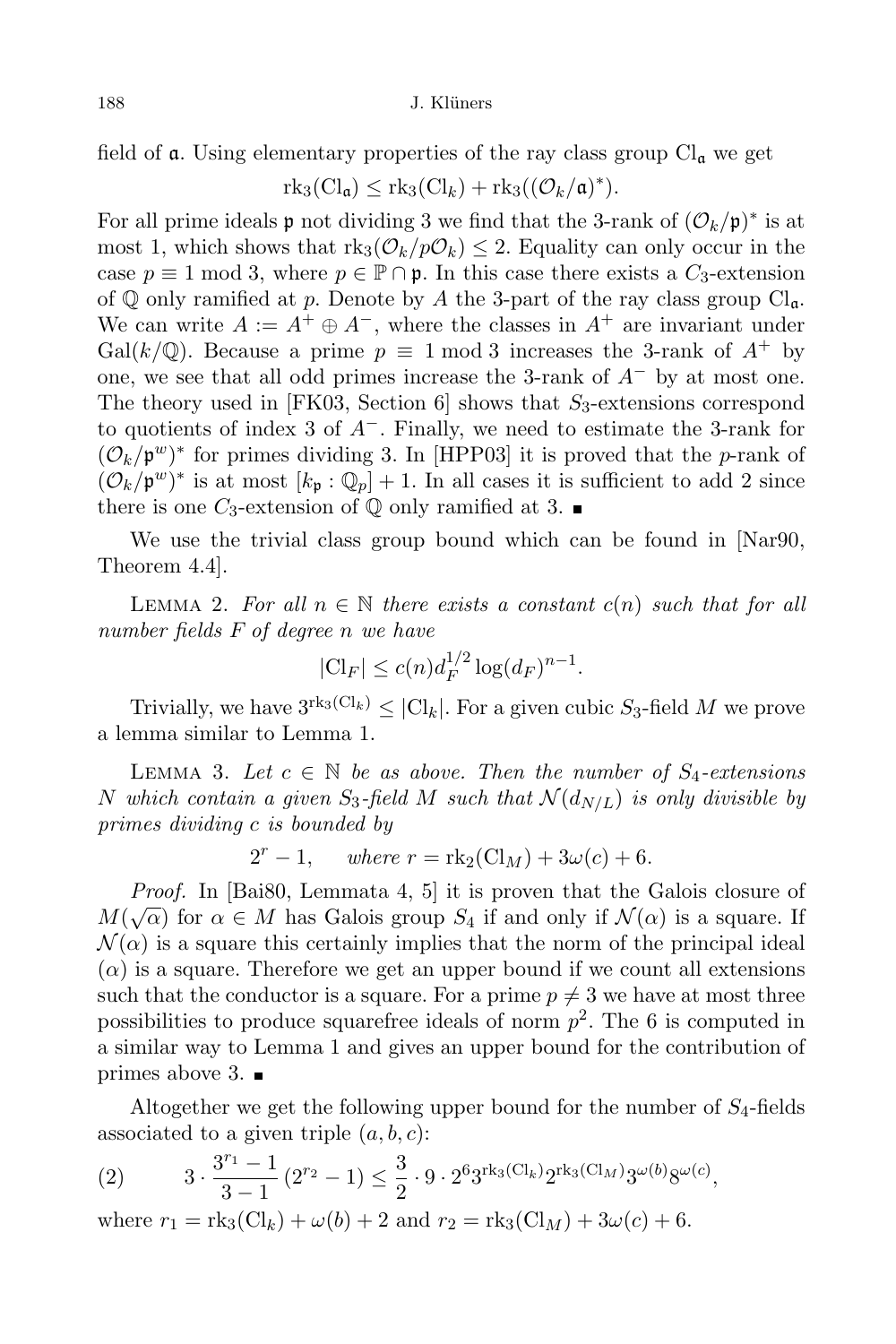The following theorem relates the 3-parts of the class groups of  $k$  and  $M$ .

THEOREM 1 (Gerth III). Let  $M/\mathbb{Q}$  be a non-cyclic cubic extension and denote by L the normal closure of M and by k the unique quadratic subfield of L. Then:

- (i) If  $L/k$  is unramified, then  $\text{rk}_3(\text{Cl}_M) = \text{rk}_3(\text{Cl}_k) 1$ .
- (ii)  $rk_3(Cl_M) = rk_3(Cl_k) + t 1 z y$ , where  $y \leq t 1$  and t is the number of prime ideals of  $\mathcal{O}_k$  which ramify in L. Furthermore we have  $0 \leq z \leq u$  where u is the number of primes which are totally ramified in M but split in k.
- (iii)  $\text{rk}_3(\text{Cl}_M) \geq \text{rk}_3(\text{Cl}_k) u$ .

Proof. The first part is Theorem 3.4 in [Ger76]. The second part is Theorem 3.5 in that paper. The last part is an immediate consequence.

Since we are only interested in the asymptotic behaviour we can ignore ramification at 2 and 3. Therefore we define  $S := \{2,3\}$  and  $a^S$  to be the largest number dividing  $\alpha$  which is coprime to  $S$ . Using this we easily see that  $d_M^S = a^S (b^S)^2$ , where M is one of the cubic extensions constructed above. Using Theorem 1 we get the following estimate for  $3^{\text{rk}_3(\text{Cl}_k)}2^{\text{rk}_3(\text{Cl}_M)}$ .

LEMMA 4. Let  $M, k$  be the fields defined before. Then there exists a constant  $C > 0$  such that

$$
3^{\mathrm{rk}_3(\mathrm{Cl}_k)}2^{\mathrm{rk}_2(\mathrm{Cl}_M)} \leq Ca^{1/2}b\log(ab^2)^23^{\omega(b)}.
$$

*Proof.* Theorem 1 shows  $\text{rk}_3(\text{Cl}_M) \geq \text{rk}_3(\text{Cl}_k) - \omega(b)$ . Therefore we get  $3^{\mathrm{rk}_3(\mathrm{Cl}_k)}2^{\mathrm{rk}_2(\mathrm{Cl}_M)} \leq 3^{\mathrm{rk}_3(\mathrm{Cl}_M)}3^{\omega(b)}2^{\mathrm{rk}_2(\mathrm{Cl}_M)} \leq 3^{\omega(b)}|\mathrm{Cl}_M|.$ 

Using Lemma 2 and the fact that  $d_M^S = (ab^2)^S$  differs from  $d_M$  by a quantity which can be bounded by a constant we get the desired bound.

Combining Lemma 4 and (2) we deduce the following corollary.

COROLLARY 1. The number of elements of the fibre  $\Psi^{-1}(a, b, c)$  is bounded by

$$
3^{3}2^{5}Ca^{1/2}b\log(ab^{2})^{2}9^{\omega(b)}8^{\omega(c)}.
$$

3. Upper bounds for quartic  $S_4$ -extensions with given discrim**inant.** In this section we prove an upper bound for the number of quartic  $S_4$ -extensions with given discriminant. In order to do this we need to compute the discriminant  $d_K$  using the triple  $(a, b, c)$ . In a second step we determine how many triples may lead to the same discriminant.

Let us assume that we are given a field  $K \in \mathcal{K}$  with  $\Psi(K) = (a, b, c)$ ramified at p. Assuming  $p \neq 2, 3$  we can compute the cycle shape of a generator of the cyclic inertia group at  $p$  in the degree 4 representation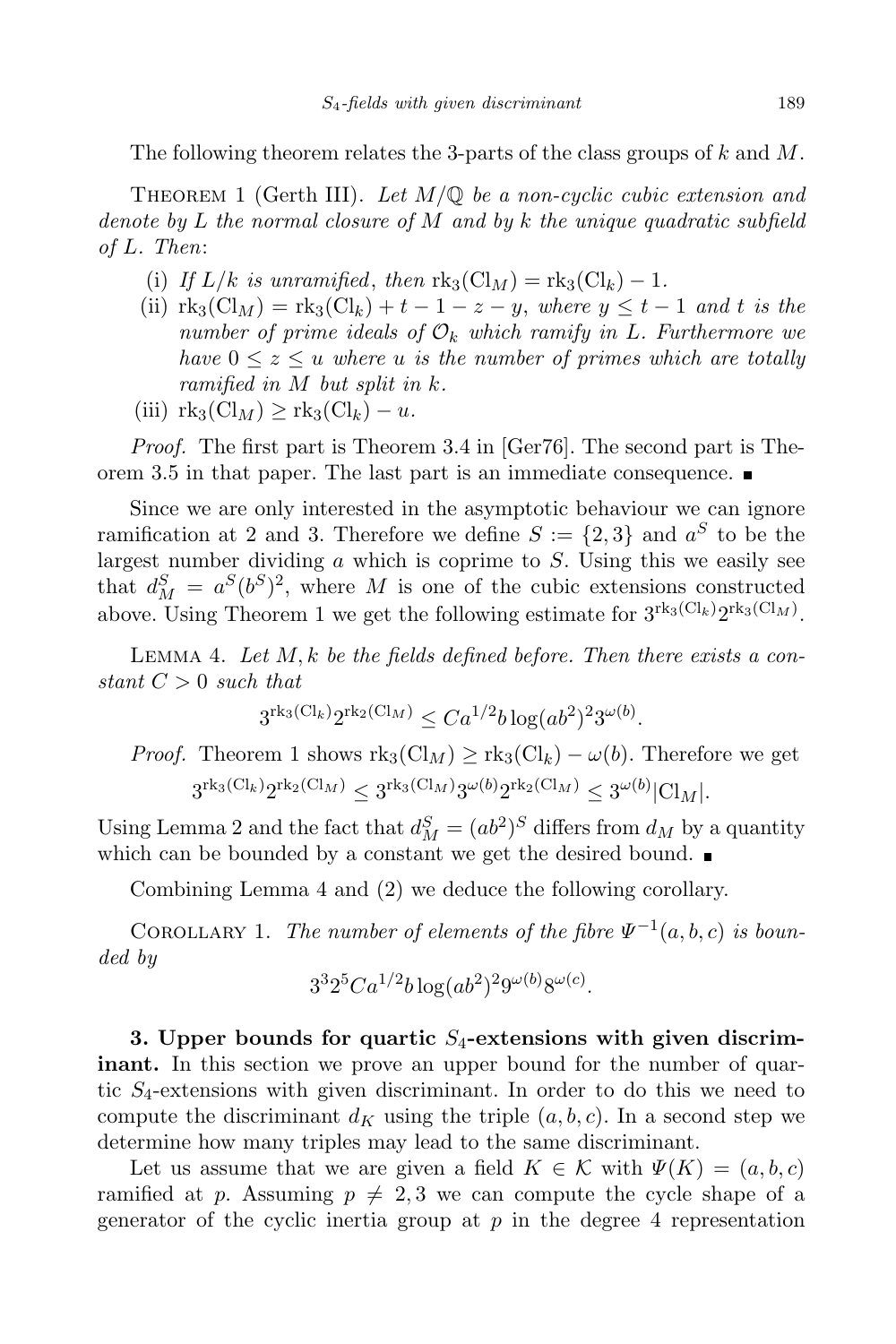## 190 J. Klüners

of S4. Here the cycle shape means the lengths of the cycles if we decompose a group element into disjoint cycles. Using local theory we get for primes  $p > 3$  the following identities, where  $v_p$  denotes the ordinary p-valuation:

|                                       | Cycle shape | $v_p(d_K)$ |
|---------------------------------------|-------------|------------|
| $p \mid a, p \nmid bc$                | $1^22$      |            |
| $p\, \,a,\ p\, \,c,\ p\nmid b\ \big $ |             | 3          |
| $p b, p \nmid ac$                     | 13          |            |
| $p\, c, p\nmid ab$                    |             |            |

The other cases cannot occur since in these cases the inertia group would not be cyclic. The cases  $p = 2$  and  $p = 3$  can be handled by analyzing the local Galois groups. We still use the definition of  $a^S$  for  $S := \{2,3\}$  from the preceding section and get

$$
d_K^S = a^S (b^S)^2 (c^S)^2.
$$

The contribution of the primes 2 and 3 is bounded by a constant factor. Therefore we ignore these primes in the following.

Using the results of the preceding section it remains to count the number of triples  $(a, b, c)$  which may lead to the same discriminant. In the following let d be the discriminant of a quartic  $S_4$ -extension.

THEOREM 2. Let  $d = 2^{e_2} 3^{e_3} d_1 d_2^2 d_3^3$  be such that  $6d_1 d_2 d_3$  is squarefree. Then the number of  $S_4$ -fields with discriminant d is bounded above by

- (i)  $C(d_1d_3)^{1/2}d_2\log(d_1d_3d_2^2)^{2}18^{\omega(d_2)}8^{\omega(d_3)}$  for a suitable  $C>0$ ,
- (ii)  $O_{\varepsilon}(d^{1/2+\varepsilon})$  for all  $\varepsilon > 0$ .

*Proof.* By the above discussion all fields  $K/\mathbb{Q}$  with  $\Psi(K) = (a, b, c)$  have the properties

 $a^S = d_1 d_3, \quad d_3 \mid c^S, \quad (bc)^S = d_2 d_3.$ 

Therefore we have  $2^{\omega(d_2)}$  possibilities for choosing  $b^S$ . The number of possibilities for the 2- and the 3-part can be bounded by a constant. By Corollary 1 the worst case is when  $b^S = d_2$  and therefore, for some computable constant  $\widetilde{C} > 0$ , we get

$$
\widetilde{C}2^{\omega(d_2)}(d_1d_3)^{1/2}d_2\log(d_1d_3d_2^2)^29^{\omega(d_2)}8^{\omega(d_3)}
$$

as an upper bound. For the second statement we write  $x^{\omega(d)} = O(d^{\varepsilon})$  for a given number x and get the desired result.

REMARK 1. For squarefree discriminants  $d$  we can derive the better upper bound  $O(d^{1/2} \log(d)^2)$ .

We can combine Theorem 2 with well known results to get bounds for degree 4 fields.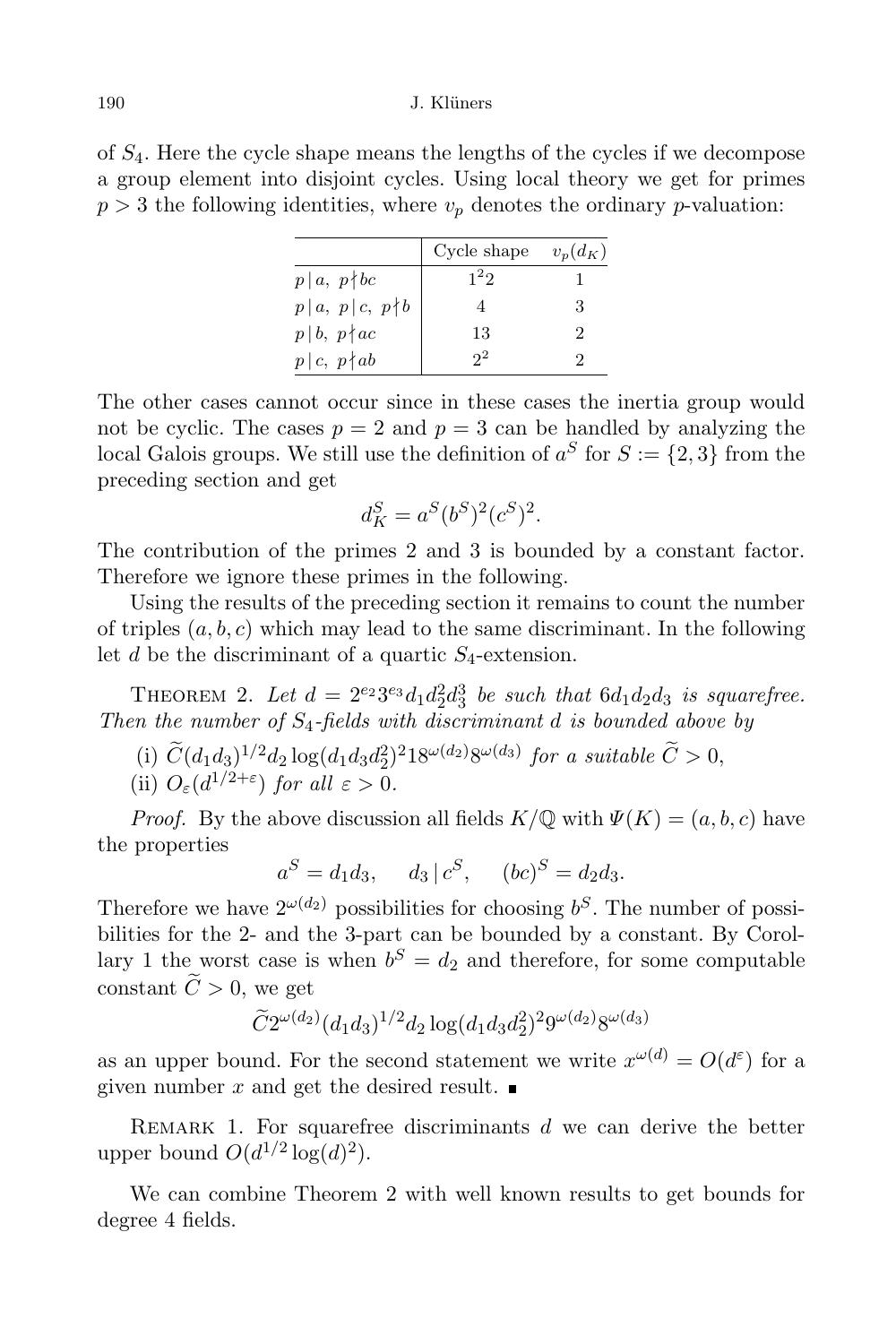THEOREM 3. The number of degree 4 fields of given discriminant d is bounded above by  $O_{\varepsilon}(d^{1/2+\varepsilon})$  for all  $\varepsilon > 0$ .

Proof. Using the theorem of Kronecker–Weber we easily deduce that the number of fields with Abelian Galois group is bounded by  $O_{\varepsilon}(d^{\varepsilon})$  for all  $\varepsilon > 0$ . Since  $D_4$ -fields can be constructed by quadratic extensions over quadratic extensions and the 2-torsion part of the class group can be easily controlled, we get the same result for  $D_4$ -extensions.

For  $A_4$ -extensions we use the same approach as in the  $S_4$ -case. The main difference is that we have only one step where we need to consider class groups. This gives  $O_{\varepsilon}(d^{1/2+\varepsilon})$  for the number of such extensions with given discriminant d. Using more advanced methods [MV02] this number can be reduced to  $O_{\varepsilon}(d^{1/3+\varepsilon}).$ 

4. Upper bounds for the dimension of the space of octahedral modular forms of given conductor. In this section we give upper bounds for the dimension of the space of octahedral modular forms of weight 1. Denote by  $G_{\mathbb{Q}}$  the absolute Galois group Gal( $\overline{\mathbb{Q}}/\mathbb{Q}$ ). Suppose we are given a quartic  $S_4$ -extension  $K/\mathbb{Q}$  which gives rise to a projective representation  $\tilde{\varrho}: G_{\mathbb{Q}} \to \mathrm{PGL}_2(\mathbb{C})$ . The *conductor* of this projective representation is defined to be the product of the local conductors of  $\varrho | G_{\overline{\mathbb Q}_p} : G_{\overline{\mathbb Q}_p} \to \mathrm{PGL}_2(\mathbb C)$ which is the minimal p-power of a so-called local lift (see e.g. [Ser77, §6] or [Won99] for more details).

In this section we count  $S_4$ -extensions using the above-defined conductor. A prime  $p$  divides the conductor if and only if  $p$  divides the discriminant. To simplify all computations we ignore the contribution of the 2- and 3 part of the conductor. All other (tamely) ramified primes have the property that p exactly divides the conductor when the local Galois group is cyclic. Otherwise the local Galois group is dihedral and  $p^2$  exactly divides the conductor [Won99, Prop. 1, p. 144].

To each projective representation with image  $S_4$  we can associate an octahedral modular form of the same conductor. This means that we get the corresponding bounds for the modular forms when we compute the bounds for the number of projective representations (see e.g. [Duk95, Won99] for more details).

In order to use the results of Section 2 we need to compute the conductor of the associated modular form only using the triple  $(a, b, c)$ . Similarly to the discriminant case we can do all computations locally. In the discriminant case it was only important to know the inertia group. Now it is important to know the decomposition group. Let  $p > 3$  be a divisor of abc. Then p exactly divides the conductor if the decomposition group is cyclic. In the following table we collect the information we get (for  $p > 3$ ) using the prime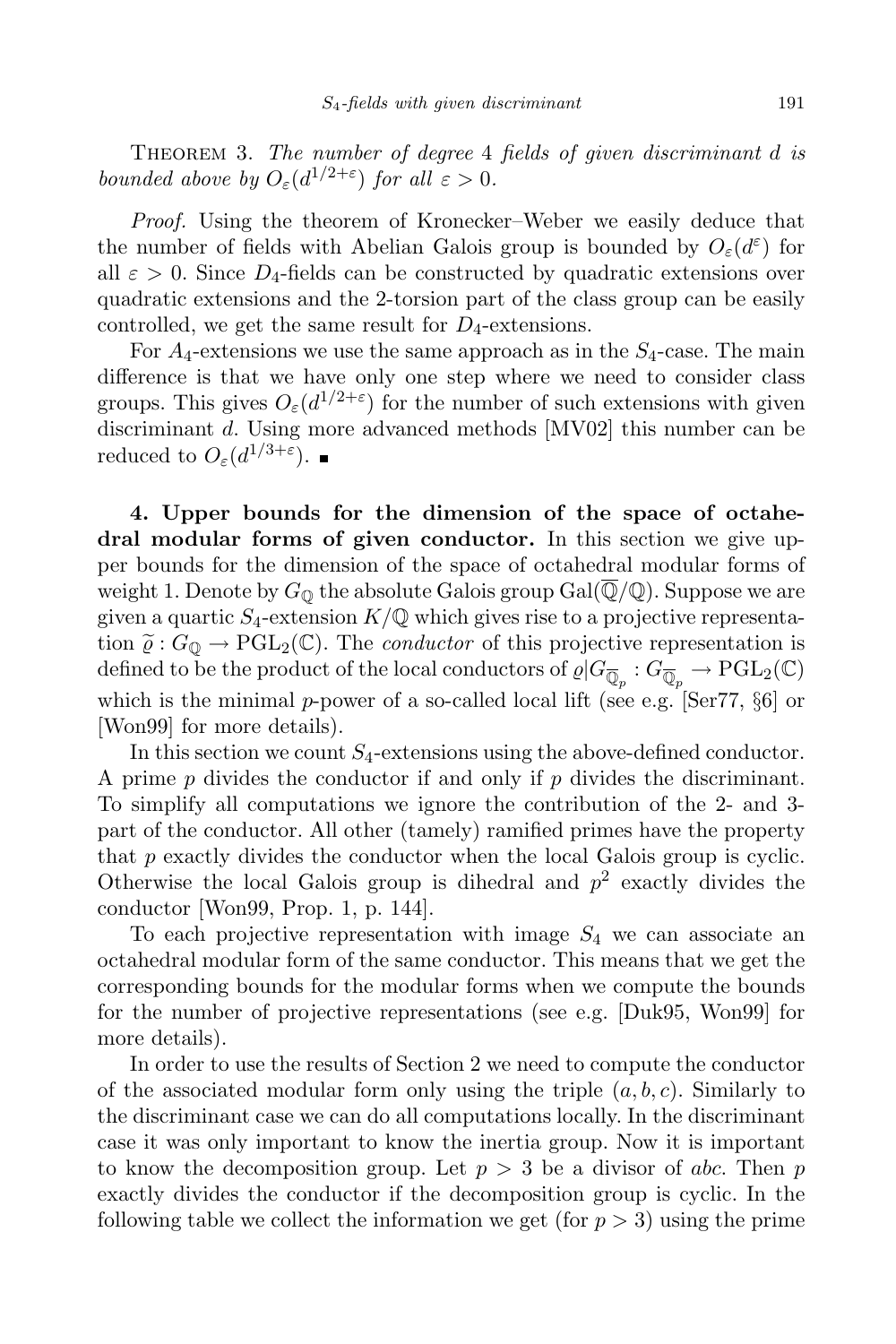ideal factorization

$$
p\mathcal{O}_K = \prod_{i=1}^r \mathfrak{p}_i^{e_i}.
$$

We remark that some cases can be distinguished by congruence conditions. In the last column we place the letters which are divisible by  $p$ . The information  $v_p(d)$  on the discriminant is not needed in this section.

|                                                  | $D_p$                                  | $I_n$   | $v_p(N)$       | $v_p(d)$       | $p \equiv$ | $\,p\,$          |
|--------------------------------------------------|----------------------------------------|---------|----------------|----------------|------------|------------------|
| $\mathfrak{p}_1^2 \mathfrak{p}_2 \mathfrak{p}_3$ | $C_2$                                  | $C_2$   | $\overline{1}$ |                |            | $\boldsymbol{a}$ |
| $\mathfrak{p}_1^2 \mathfrak{p}_2$                | $C_2 \times C_2$                       | $C_2$ 2 |                | 1              |            | $\boldsymbol{a}$ |
| $\mathfrak{p}_1^2$                               | $C_2 \times C_2$ or $C_4$              |         | $C_2$ 2 or 1   | $\overline{2}$ |            | $\mathfrak{c}$   |
| $\mathfrak{p}_1^2 \mathfrak{p}_2^2$              | $C_2 \times C_2$ or $C_2$ $C_2$ 2 or 1 |         |                | $\overline{2}$ |            | $\boldsymbol{c}$ |
| $\mathfrak{p}_1^4$                               | $D_4$                                  | $C_4$ 2 |                | 3              | $3 \mod 4$ | a, c             |
| $\mathfrak{p}_1^4$                               | $C_4$                                  | $C_4$   | -1             | 3              | $1 \mod 4$ | a, c             |
| $\mathfrak{p}_1^3 \mathfrak{p}_2$                | $C_3$                                  | $C_{3}$ | 1              | $\overline{2}$ | $1 \mod 3$ | $\boldsymbol{b}$ |
| $\mathfrak{p}_1^3 \mathfrak{p}_2$                | $D_3$                                  | $C_3$   | $\overline{2}$ | $\overline{2}$ | $2 \mod 3$ | $\boldsymbol{b}$ |

Let  $K/\mathbb{Q}$  be a quartic  $S_4$ -extension with associated triple  $(a, b, c)$  and conductor N. Then we write

$$
a = a_1 a_2
$$
,  $b = b_1 b_2$ ,  $c = c_0 c_1 c_2$ ,

where  $c_0 := \gcd(a, c)$  is such that

$$
N^S = (a_1 a_2^2 b_1 b_2^2 c_1 c_2^2)^S.
$$

Since  $gcd(b, ac)^S = 1$  we easily see that  $a_1^S, a_2^S, b_1^S, b_2^S, c_1^S, c_2^S$  are pairwise coprime. Using the above table we know that  $b_i$  is (up to the 3-part) exactly divisible by the primes dividing b which are congruent to i mod 3  $(i = 1, 2)$ .

THEOREM 4. Let  $N = 2^{n_2} 3_3^n N_{1,1} N_{1,2} N_2^2$  be such that  $6N_{1,1}N_{1,2}N_2$  is squarefree. Furthermore we assume that  $p | N_{1,i}$  if and only if  $p \equiv i \mod 3$  $(i = 1, 2)$ . Then the number of  $S_4$ -fields of given conductor N is bounded above by

$$
C54^{\omega(N)}N_{1,1}N_{1,2}^{1/2}N_2\log(N)^2
$$

for a suitable  $C > 0$ .

*Proof.* We have  $3^{\omega(N)}$  possibilities to partition the primes into three sets corresponding to a, b, c. Furthermore we have at most  $2^{\omega(N)}$  possibilities for  $c_0$ . Using Corollary 1 we have the worst case when b is large. Primes dividing  $N_{1,2}$  cannot divide b. Here we get the worst case when these primes divide a. Therefore we have an upper bound

$$
\widetilde{C}3^{\omega(N)}2^{\omega(N)}N_{1,1}N_{1,2}^{1/2}N_2\log(N_{1,2}N_{1,1}^2N_2^2)^29^{\omega(N)}.
$$

We easily get the desired result.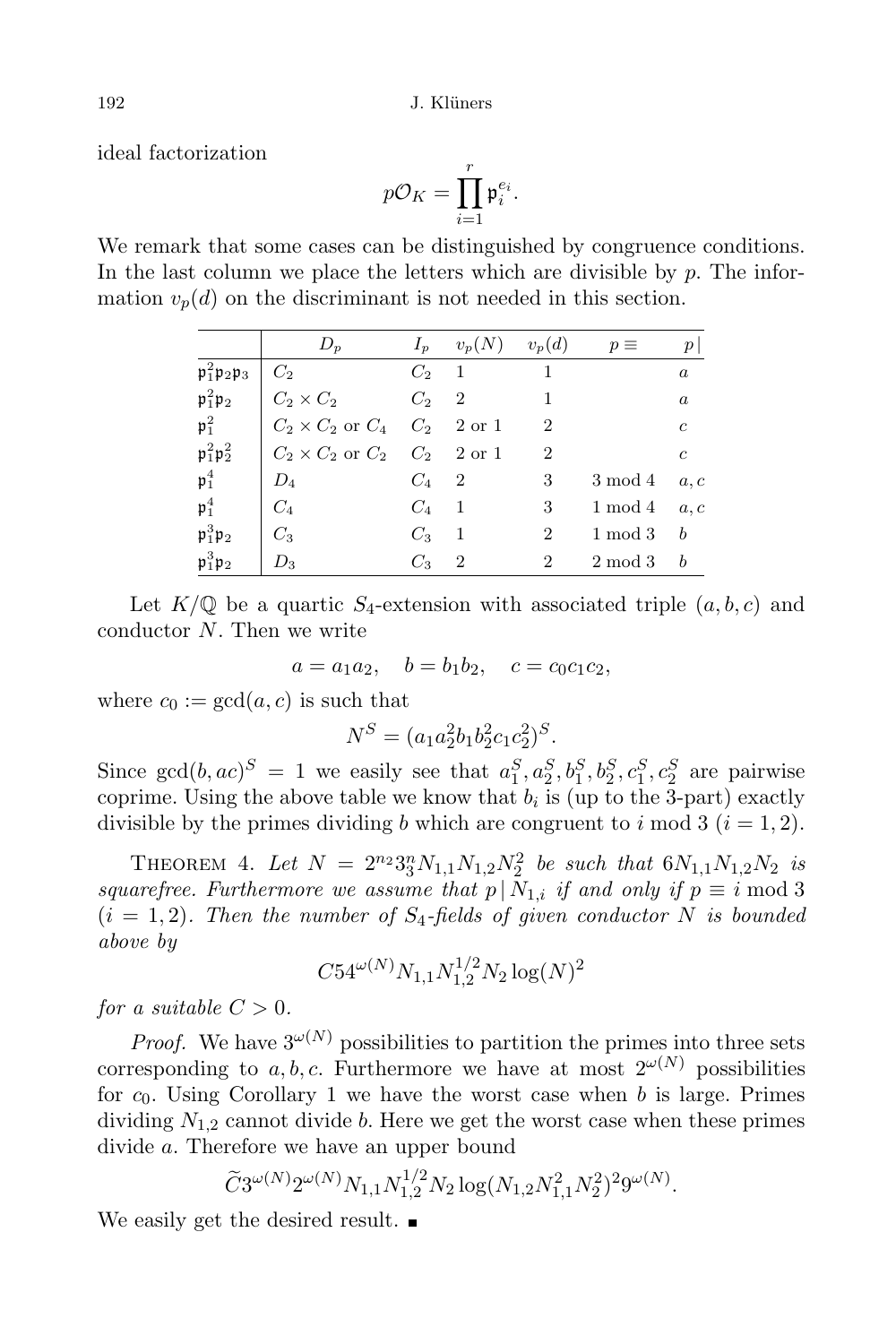To get good estimates for the dimension of the space of octahedral forms with given conductor we have to avoid the situation when  $b_1$  is large. Using this we can derive the following corollaries.

COROLLARY 2. Let  $p$  be a prime. Then the dimension of the space of octahedral modular forms of weight 1 and conductor  $p$  or  $p^2$  is bounded above by  $O(p^{1/2} \log(p)^2)$ .

Proof. The quadratic subextension must be ramified at at least one prime. Therefore  $p | a$  for all possible triples.

COROLLARY 3. Assume that all primes which exactly divide  $N$  are congruent to 2 mod 3. Then the dimension of the space of octahedral forms of weight 1 and conductor N is bounded above by  $O(N^{1/2+\epsilon})$  for all  $\varepsilon > 0$ .

*Proof.* We have  $N_{1,1} = 1$  and the assertion follows.

This improves the bound  $O(N^{4/5+\epsilon})$  given in [MV02]. We remark that in the case that  $b_1$  resp.  $N_{1,1}$  is large we only get the trivial linear bound using our method.

Acknowledgments. I thank Karim Belabas and Gunter Malle for fruitful discussions and for reading a preliminary version of the paper.

## References

- [Bai80] A. M. Baily, On the density of discriminants of quartic fields, J. Reine Angew. Math. 315 (1980), 190–210.
- [Bel04] K. Belabas, *Paramétrisation de structures algébriques et densité de discrimi*nants, d'après Bhargava, Séminaire Bourbaki 56 (2004), no. 935.
- [Bha02] M. Bhargava, Gauss composition and generalizations, in: Algorithmic Number Theory (Sydney, 2002), Lecture Notes in Comput. Sci. 2369, Springer, Berlin, 2002, 1–8.
- [Duk95] W. Duke, The dimension of the space of cusp forms of weight one, Internat. Math. Res. Notices 1995, no. 2, 99–109.
- [FK03] C. Fieker and J. Klüners, *Minimal discriminants for fields with small Frobenius* groups as Galois groups, J. Number Theory 99 (2003), 318–337.
- [Ger76] F. Gerth III, Ranks of 3-class groups of non-Galois cubic fields, Acta Arith. 30 (1976), 307–322.
- [HV04] H. A. Helfgott and A. Venkatesh, Integral points on elliptic curves and 3-torsion in class groups, J. Amer. Math. Soc., to appear.
- [HPP03] F. Hess, S. Pauli, M. E. Pohst, Computing the multiplicative group of residue class rings, Math. Comp. 72 (2003), no. 243, 1531–1548.
- [MV02] Ph. Michel and A. Venkatesh, On the dimension of the space of cusp forms associated to 2-dimensional complex Galois representations, Internat. Math. Res. Notices 2002, no. 38, 2021–2027.
- [Nar90] W. Narkiewicz, Elementary and Analytic Theory of Algebraic Numbers, 2nd ed., PWN, Warszawa, and Springer, Berlin, 1990.